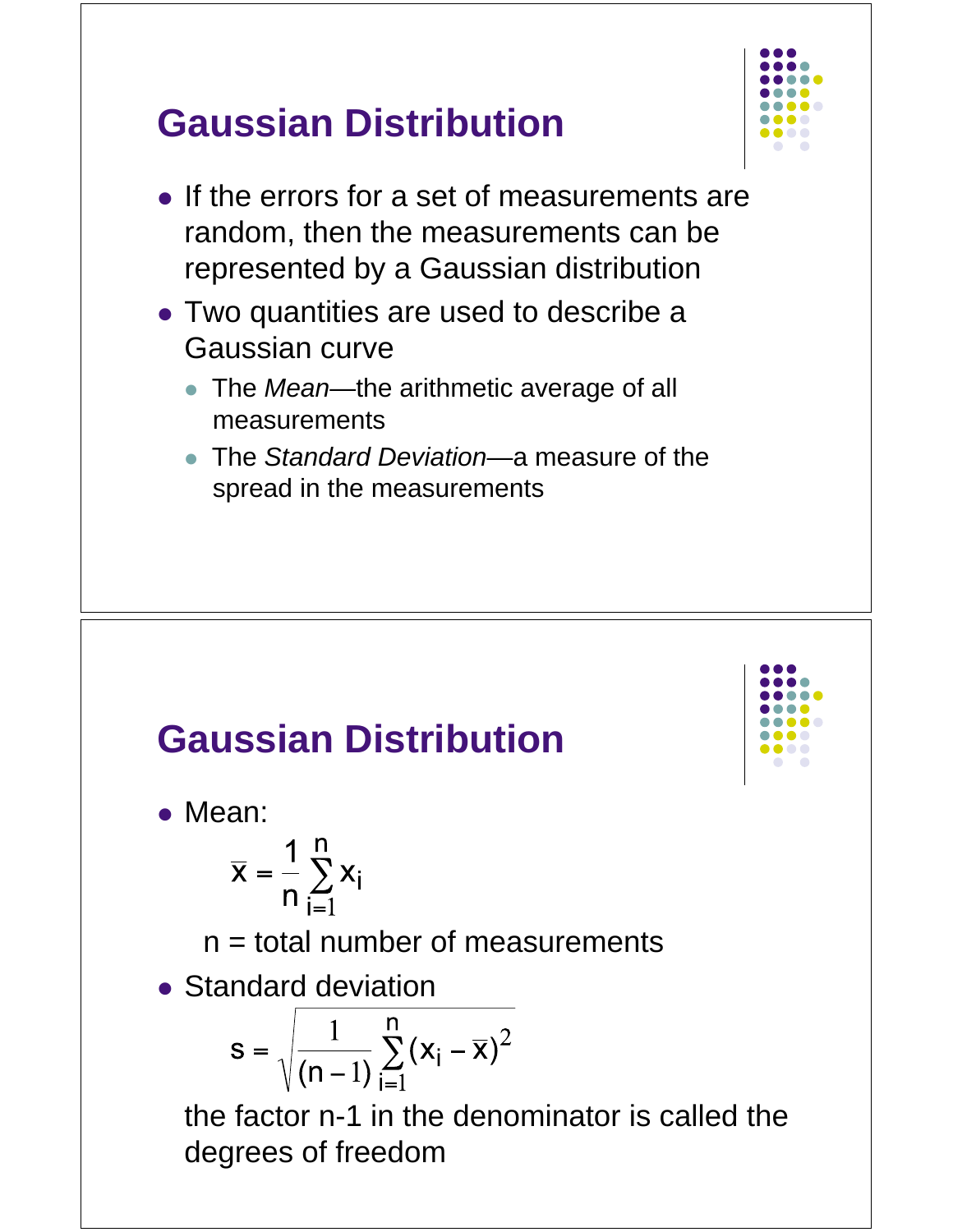

| Measurement    | Value  | Measurement | Value  |
|----------------|--------|-------------|--------|
|                | 0.3410 | 9           | 0.3430 |
| $\overline{2}$ | 0.3350 | 10          | 0.3420 |
| 3              | 0.3470 | 11          | 0.3560 |
| 4              | 0.3590 | 12          | 0.3500 |
| 5              | 0.3530 | 13          | 0.3630 |
| 6              | 0.3460 | 14          | 0.3530 |
|                | 0.3470 | 15          | 0.3480 |
| 8              | 0.3460 |             |        |

 $x = .3486$ 

 $s = .0073_1$ 

### **Gaussian Distribution**



- For small, finite number of measurements, the mean and standard deviation are only approximations of the "true" mean  $(\mu)$  and standard deviation of the sample  $(\sigma)$
- For a large number of measurements:

```
\lim \overline{x} = \mun \rightarrow \infty\lim s = \sigman \rightarrow \infty
```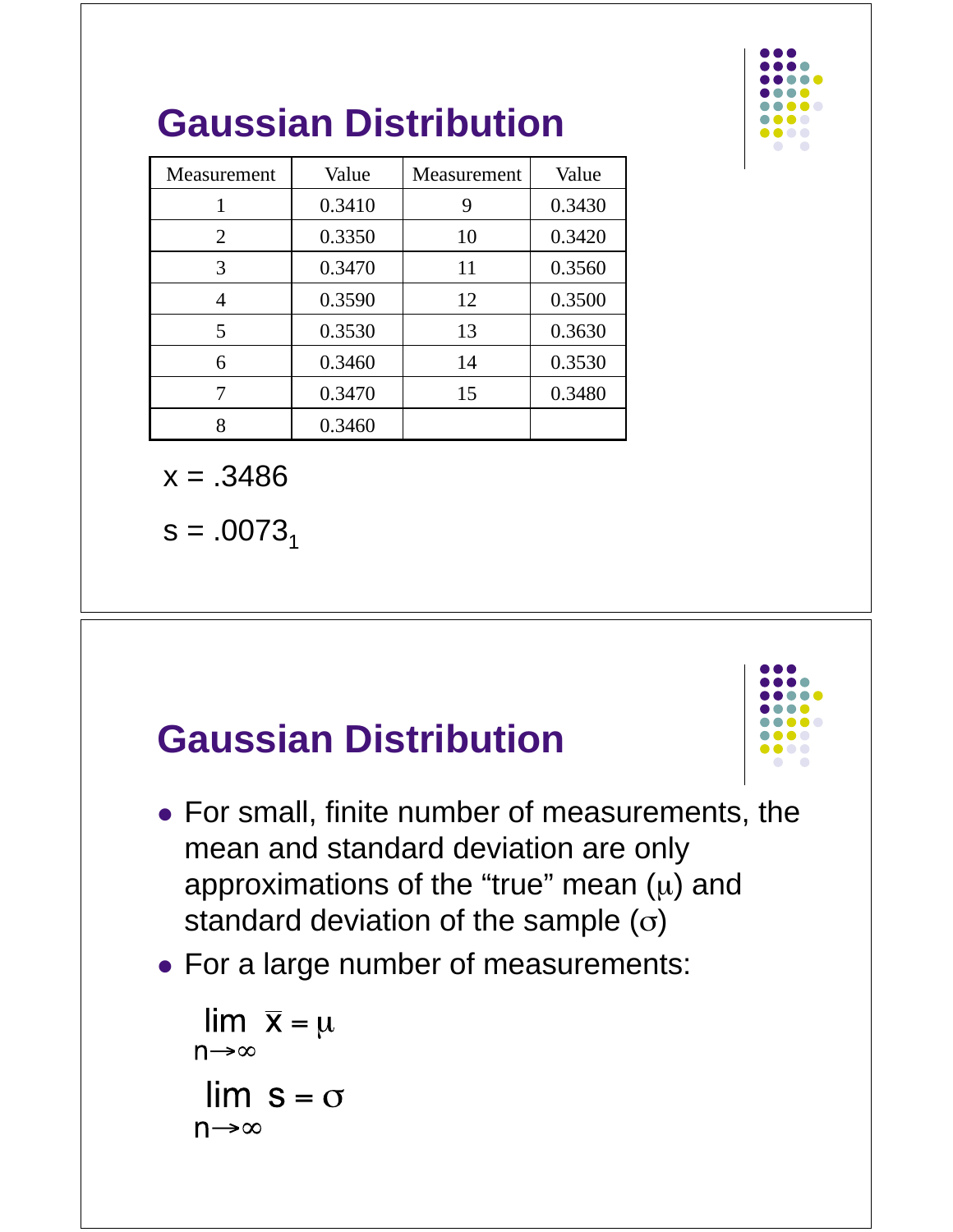

• The mathematical expression for a Gaussian distribution is:

$$
y = \frac{1}{\sigma \sqrt{2\pi}} \exp \left\{-\frac{(x-\mu)^2}{2\sigma^2}\right\}
$$

The factor 1/ $\sigma$ (2 $\pi$ )<sup>1/2</sup> is a normalization constant and assures that the area under the curve for the Gaussian function equal unity

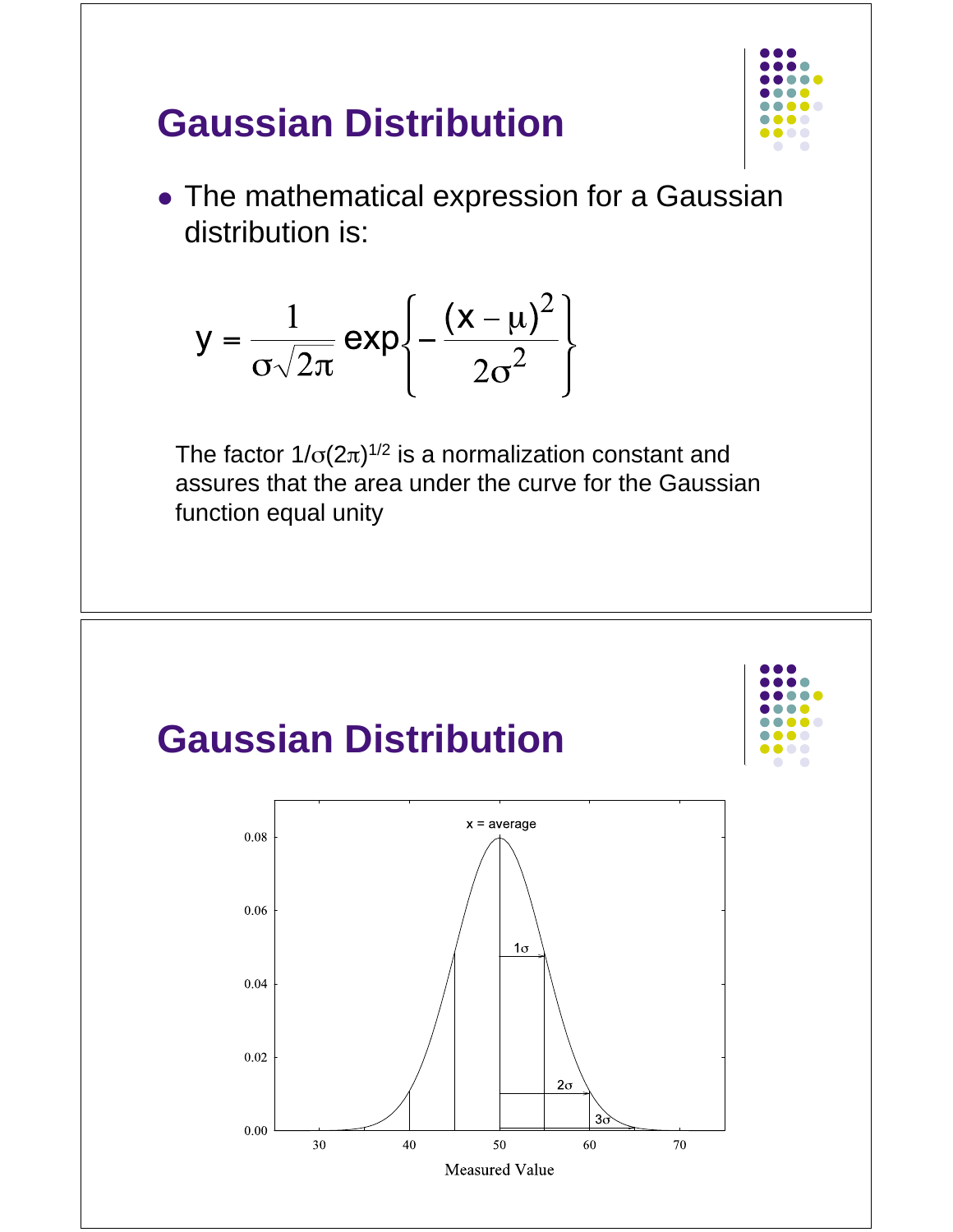



- 68.3% of measurements fall within  $\pm 1\sigma$  of the mean for a Gaussian distribution
	- If we report the error bars of a measurement as  $±1\sigma$ , we are confident that 68% of our results will lie within 1 $\sigma$  of the true value
- 95.5% of measurements fall within  $\pm 2\sigma$  of the mean
- $\bullet$  99.7% of measurements fall within  $\pm 3\sigma$  of the mean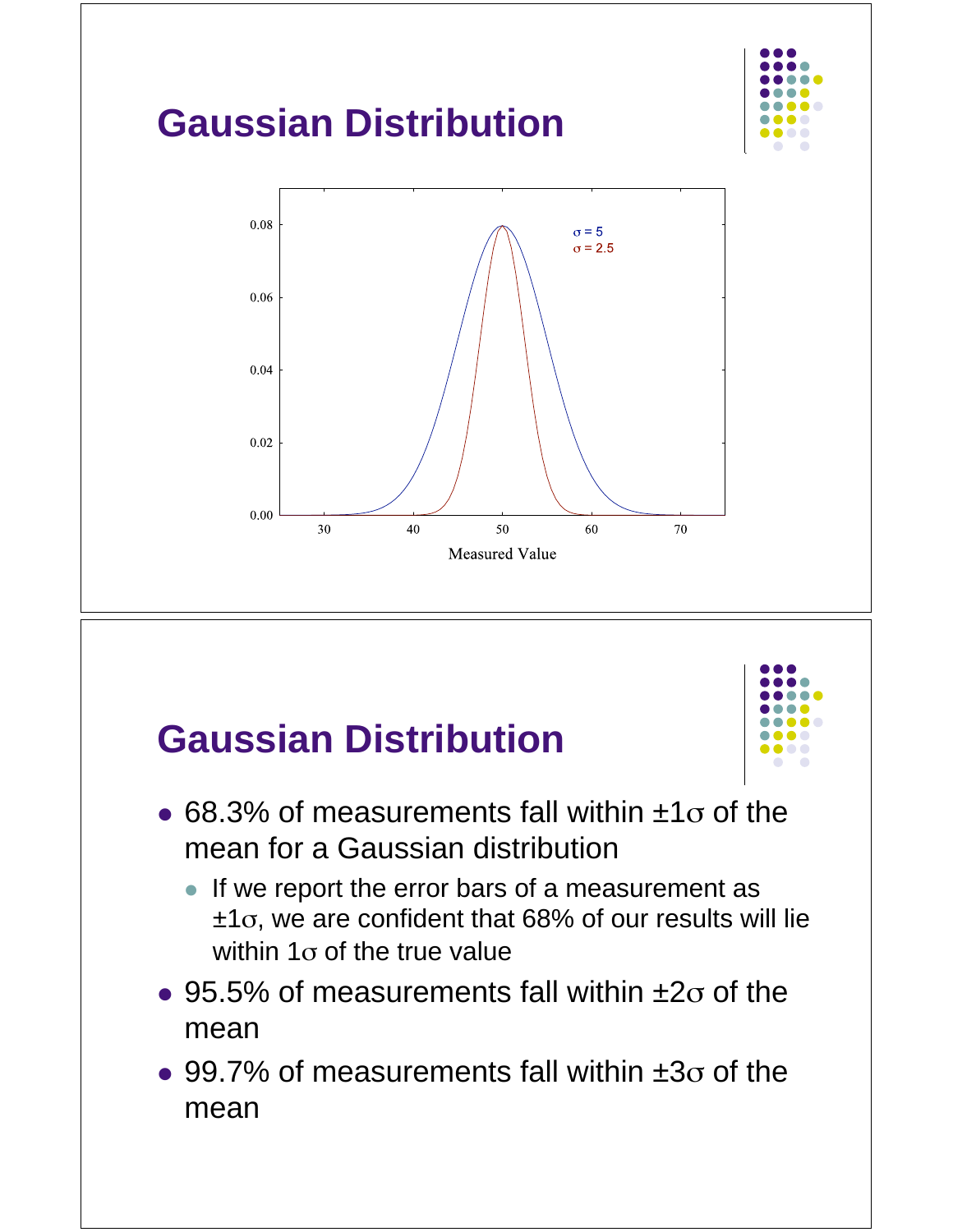

#### • Reported confidence intervals can be calculated using the *student's t* values (found in Table 4-1)

 $\mu = x_{avg} \pm (t \cdot s) / n^{1/2}$ 

**Confidence Intervals** 

 the value of t depends on the number of degrees of freedom and the confidence level you want to report

### **Confidence Intervals**



Values of student t at 95% confidence level

| d.f.s          | 95% confidence |  |
|----------------|----------------|--|
| 1              | 12.706         |  |
| $\overline{2}$ | 4.303          |  |
| 3              | 3.182          |  |
| $\overline{4}$ | 2.776          |  |
| 5              | 2.571          |  |
| 10             | 2.228          |  |
| 40             | 2.021          |  |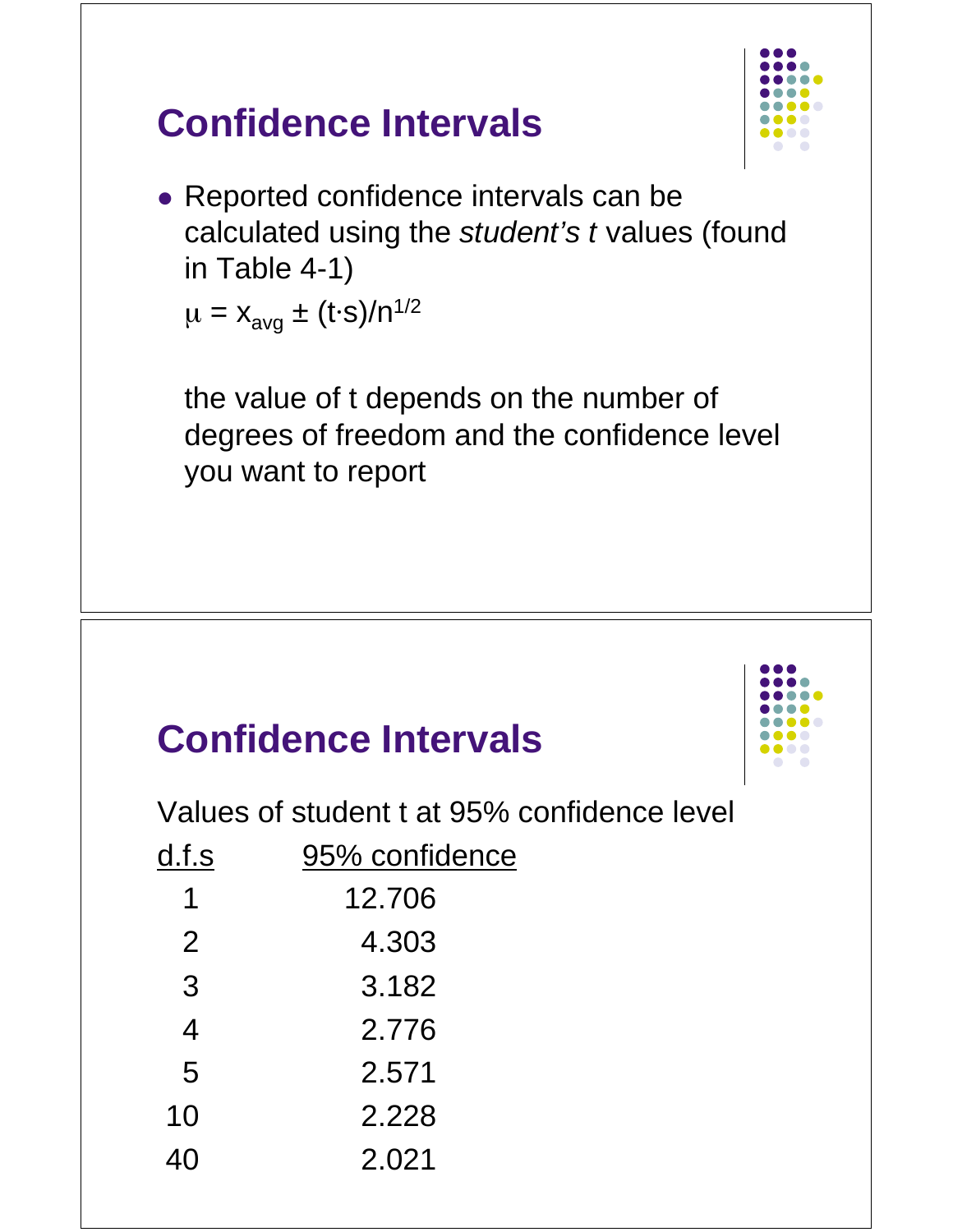# **Confidence Intervals**



Example: The following data were determined for analysis of  $Ca<sup>2+</sup>$  in water: 6.34 ppm 5.87 ppm 6.12 ppm 5.71 ppm 6.48 ppm Report average and uncertainty at 95% confidence level  $x = 6.10_{4}$   $s = 0.31_{9}$  $t = 2.776$  $t \cdot s/n^{1/2} = (2.776)(0.31_g)/5^{1/2} = 0.39_g$  $[Ca^{2+}] = 6.10_4 \pm 0.39_6$  ppm

### **Student t's**

- Student t's can also be used to compare different measurements to see if they give the same results within experimental errors
- There are three different cases to consider:
	- Comparing measured result with "true" value
	- Comparing results from replicate measurements
	- Comparing individual differences from alternate experimental techniques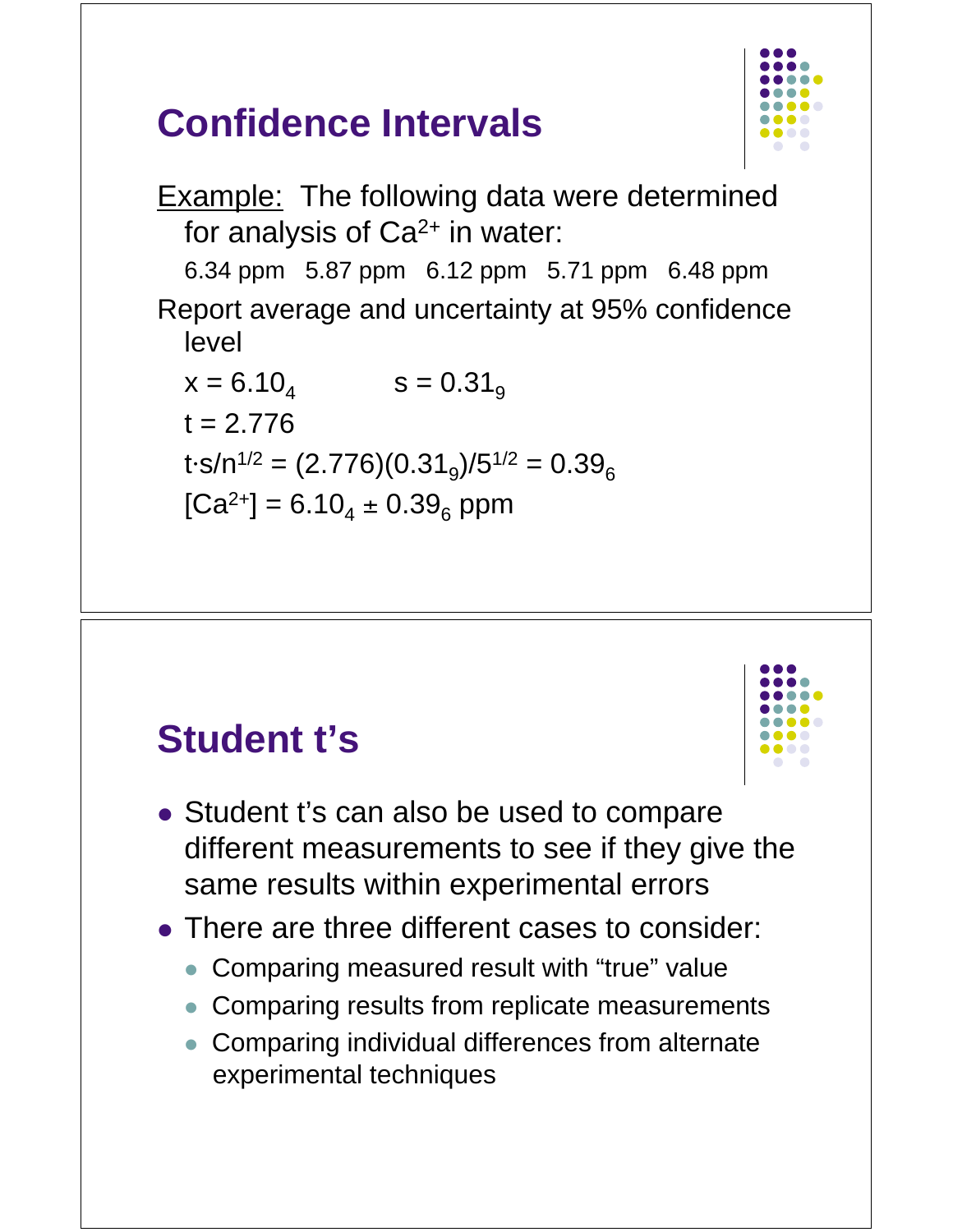### **Student t's**



- Comparing measured result with "true" value
- Use confidence interval expression at desired level of confidence to see if "true" value lies within prescribed range for results

 $\mu = x_{avg} \pm (t \cdot s) / n^{1/2}$ 

#### **Student t's**

• Comparing results from replicate measurements

$$
t_{\text{calc}} = \frac{|\overline{x}_1 - \overline{x}_2|}{s_{\text{pooled}}} \sqrt{\frac{n_1 n_2}{n_1 + n_2}}
$$
  

$$
s_{\text{pooled}} = \sqrt{\frac{\sum_{\text{set }1} (x_i - \overline{x}_1)^2 + \sum_{\text{set }2} (x_j - \overline{x}_2)^2}{n_1 + n_2 - 2}}
$$

If  $t_{calc} > t_{table}$ , the two results are statistically different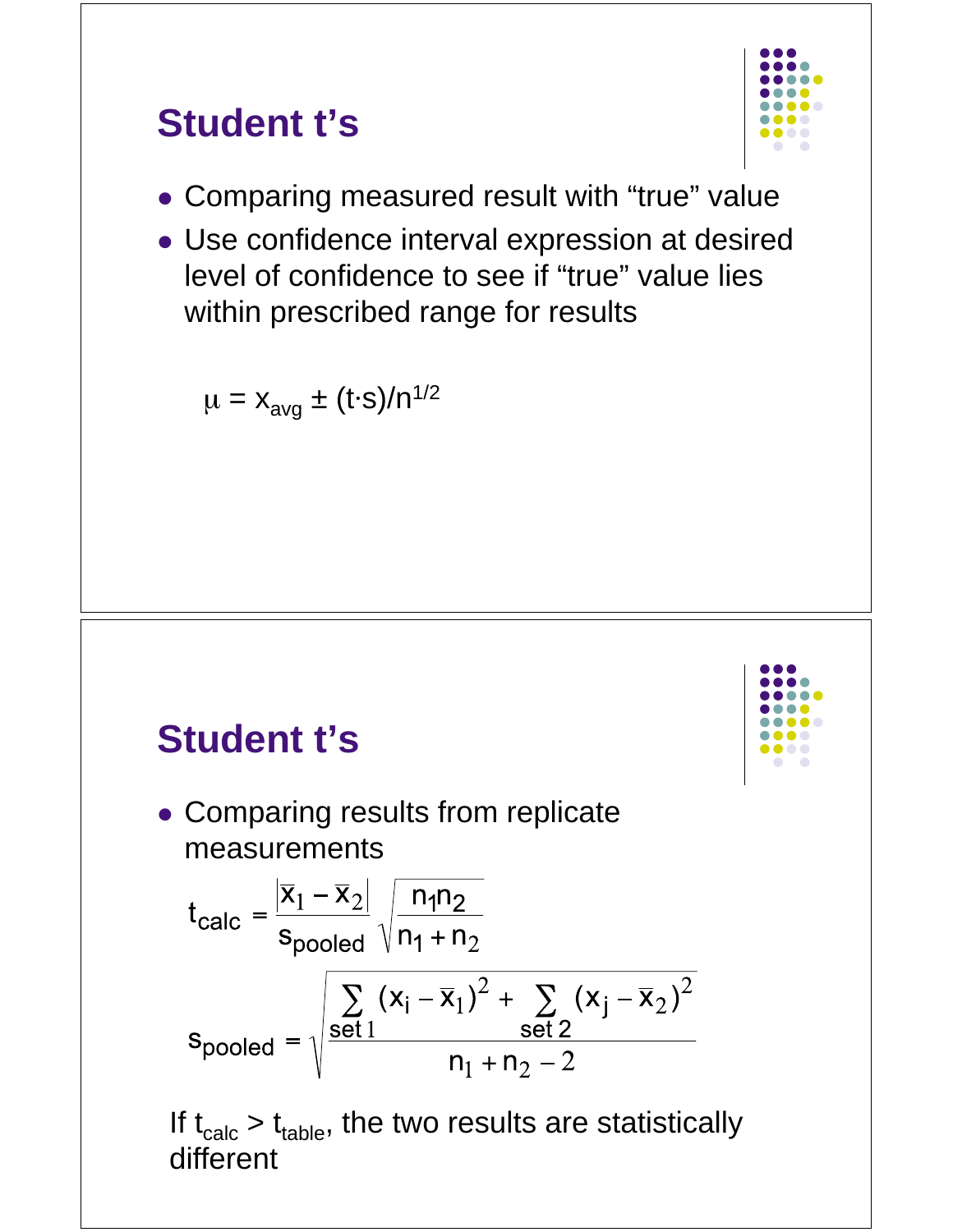# **Student t's**



 Comparing individual differences from alternate experimental techniques define  $d_i$  as the difference between results for same sample by different experimental methods

$$
s_d = \sqrt{\frac{\sum (d_i - \overline{d})^2}{n - 1}}
$$

$$
t_{calc} = \frac{|\overline{d}|}{s_d} \sqrt{n}
$$

If  $t_{calc} > t_{table}$ , the results are statistically different

## **Exclusion of Data Points—the Q Test**



- Suppose you have a series of measurements for a given sample, and one data point seems to be far outside the average range of the other data
- We use the Q test to see if that point can be excluded from the calculation of the mean and standard deviation
	- Calculated range between extremes of data highest data value minus lowest data value
	- Calculate gap between suspect data and nearest neighbor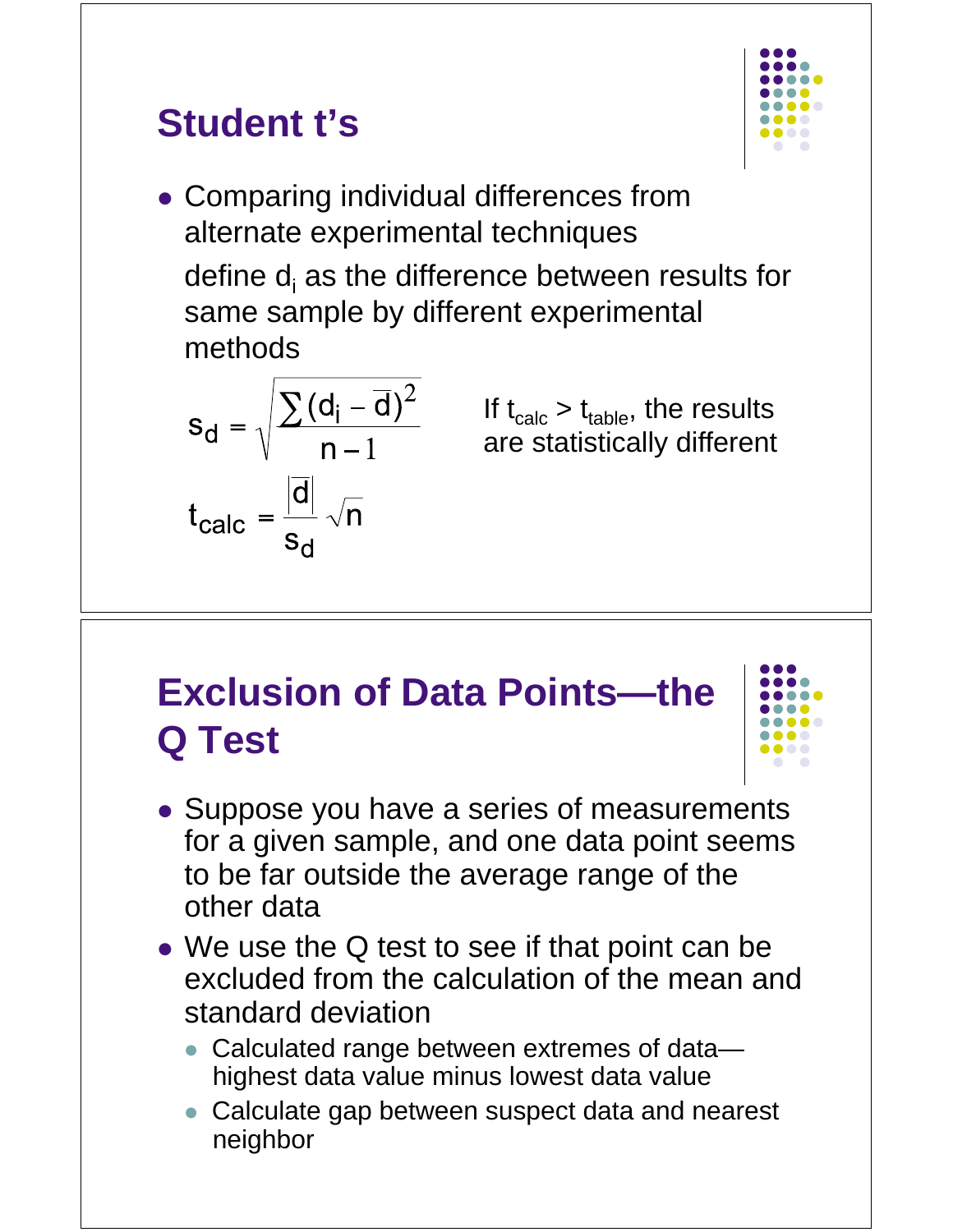### **Exclusion of Data Points the Q Test**



• Q is define as ratio of data gap to data range  $Q_{\text{calc}} = \frac{gap}{range}$ If  $Q_{calc} > Q_{table}$ , the point may be excluded  $Q(90\%)$  n 0.765 4 0.642 5 0.560 6 0.507 7<br>0.468 8  $0.468$ 0.437 9

# **Exclusion of Data Points the Q Test**



Example: The following data were measured for analysis of X in a sample: 5.678 5.589 5.431 4.998 5.486 Decide if the point, 4.995, can be discarded:  $range = 5.678 - 4.998 = 0.680$  $gap = 5.431 - 4.998 = 0.433$  $Q_{\text{calc}} = 0.433/0.680 = 0.637$  $Q_{\text{table}} = 0.642$  $Q_{\text{calc}} < Q_{\text{table}} \Rightarrow$  value may not be discarded